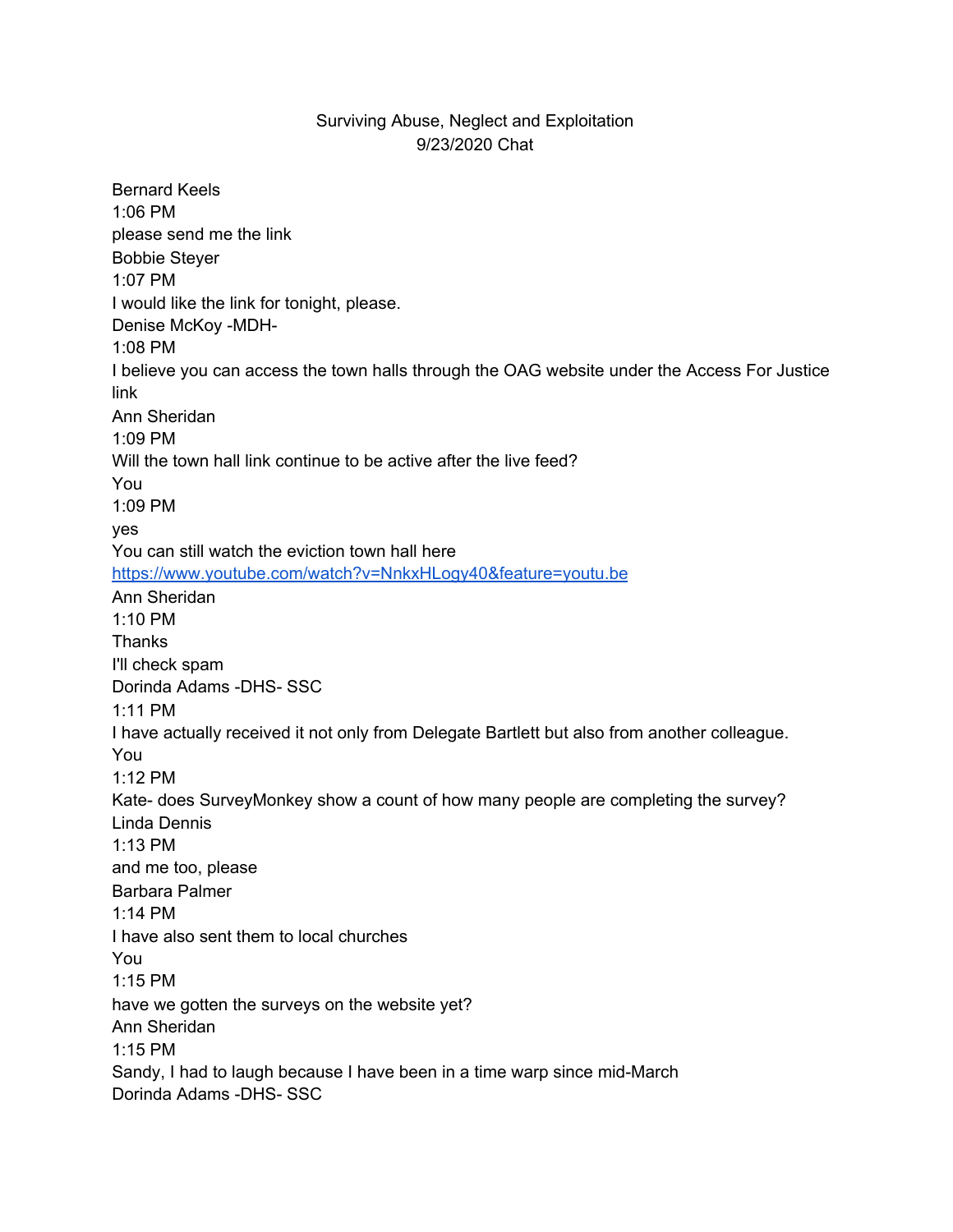1:15 PM This is my list and I doing outreach to about 12,000 individuals via a broad outreach dorothy lennig 1:20 PM I'm so sorry but something just came up and I have to go Ann Sheridan 1:22 PM Will they be using multiple courtrooms for single trial Dorinda Adams -DHS- SSC 1:26 PM so I am thinking the bandwidth issue is comparable to if your electricity only covering your bathroom but not the rest of your home? Ann Sheridan 1:28 PM bathroom breaks will have to be long Kate Figiel-Miller -DJS-1:28 PM I guess a lot of people will have to learn to use stairs! Ann Sheridan 1:31 PM Public Awareness Committee will need content for flyer/twitter by 9/29 Ann Sheridan 1:32 PM How fleshed out do they have to be You 1:34 PM long term recommendation[s](https://meet.google.com/linkredirect?authuser=2&dest=https%3A%2F%2Fdocs.google.com%2Fdocument%2Fd%2F1HJNjIZsI2EIH4QjyE05ouN__MbFSscIkWSEPWg-kFrM%2Fedit) [https://docs.google.com/document/d/1HJNjIZsI2EIH4QjyE05ouN\\_\\_MbFSscIkWSEPWg-kFrM/e](https://meet.google.com/linkredirect?authuser=2&dest=https%3A%2F%2Fdocs.google.com%2Fdocument%2Fd%2F1HJNjIZsI2EIH4QjyE05ouN__MbFSscIkWSEPWg-kFrM%2Fedit) [dit](https://meet.google.com/linkredirect?authuser=2&dest=https%3A%2F%2Fdocs.google.com%2Fdocument%2Fd%2F1HJNjIZsI2EIH4QjyE05ouN__MbFSscIkWSEPWg-kFrM%2Fedit) Ann Sheridan 1:38 PM Are they limiting guardian access Dorinda Adams -DHS- SSC 1:39 PM Ann: Ann: Yes, we are still not allowed in for the most part. Bobbie Steyer 1:41 PM I don't have any expertise at all about long term care, Assosted living or group homes. Sorry Linda Dennis 1:42 PM maybe identifying the person from each AAA Jeanette Ortiz 1:44 PM